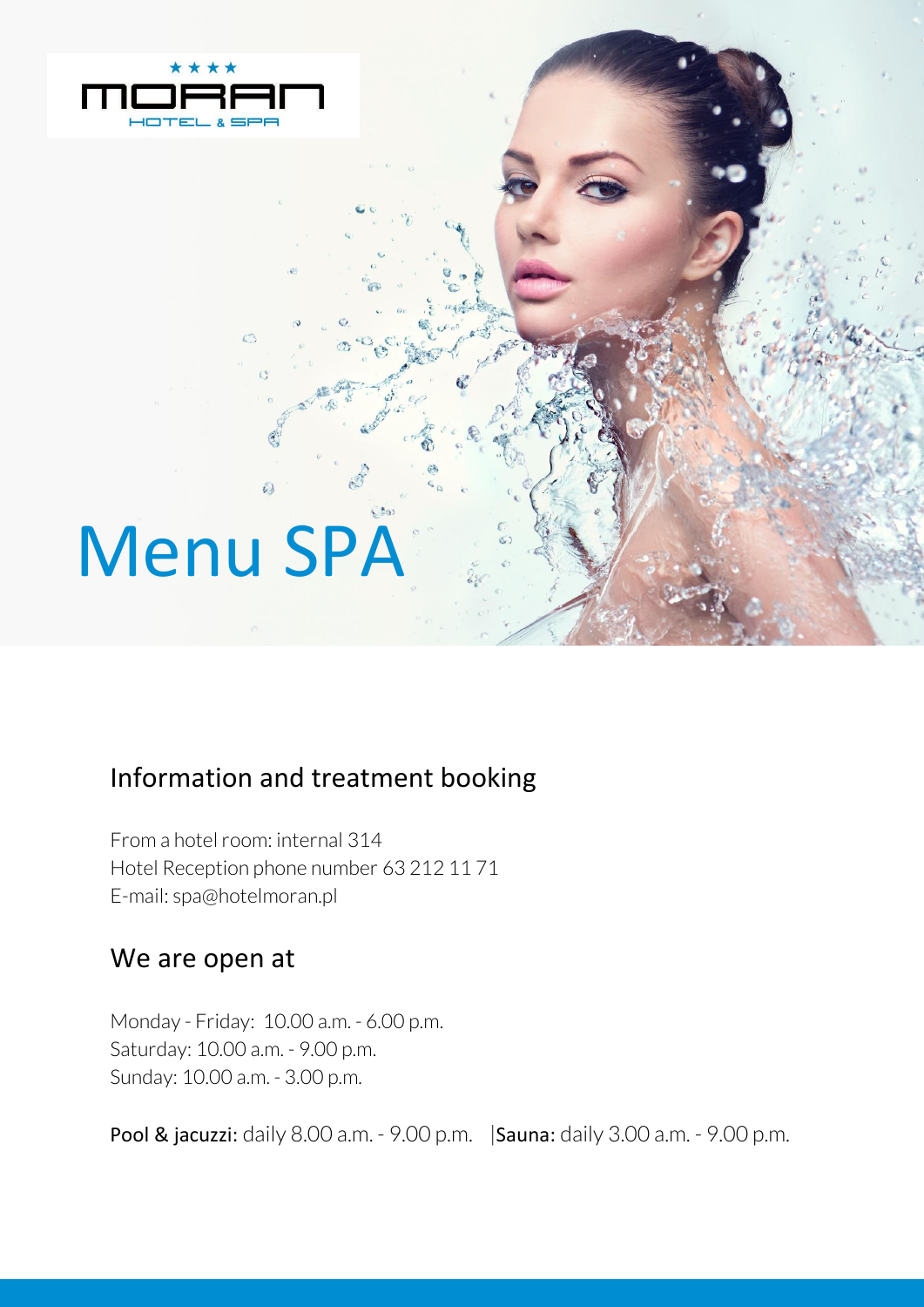# Facial beauty treatments

#### Mystery of Nature

About 60 minutes | Price PLN 370

A treatment using a strongly regenerating snail protein extract. Gives an extraordinary effect of a rested and brightened complexion. Improves the structure of collagen and elastin fibres, increases the synthesis of a basic protein. Noticeable difference in skin quality as soon as after the first treatment.

#### Sea Purifying

About 60 minutes | Price PLN 330

Thalgo Purete Marine. It is an intensive cleansing and anti-acne therapy. A treatment intended for the care of oily, acne and mixed skin. Thoroughly cleanses the sebaceous glands and regulates their work, preventing the formation of blackheads and inflammation.

#### Wonderull Illumination

About 60 minutes | Price PLN 280

Thalgo Illuminating Radiance. Care and illuminating ritual for all complexion types. The treatment intensively moisturises, smooths and refreshes the epidermis. Effectively removes signs of tiredness and restores the healthy, radiant look of the skin.

#### Blissful Alleviation

About 60 minutes | Price PLN 350

Thalgo Cold Cream Marine. Regenerating and nourishing therapy intended for capillary, thin, sensitive, prone to redness and irritation types of skin. Supports the sealing of blood vessels, alleviates irritation, and reduces skin hypersensitivity to external factors.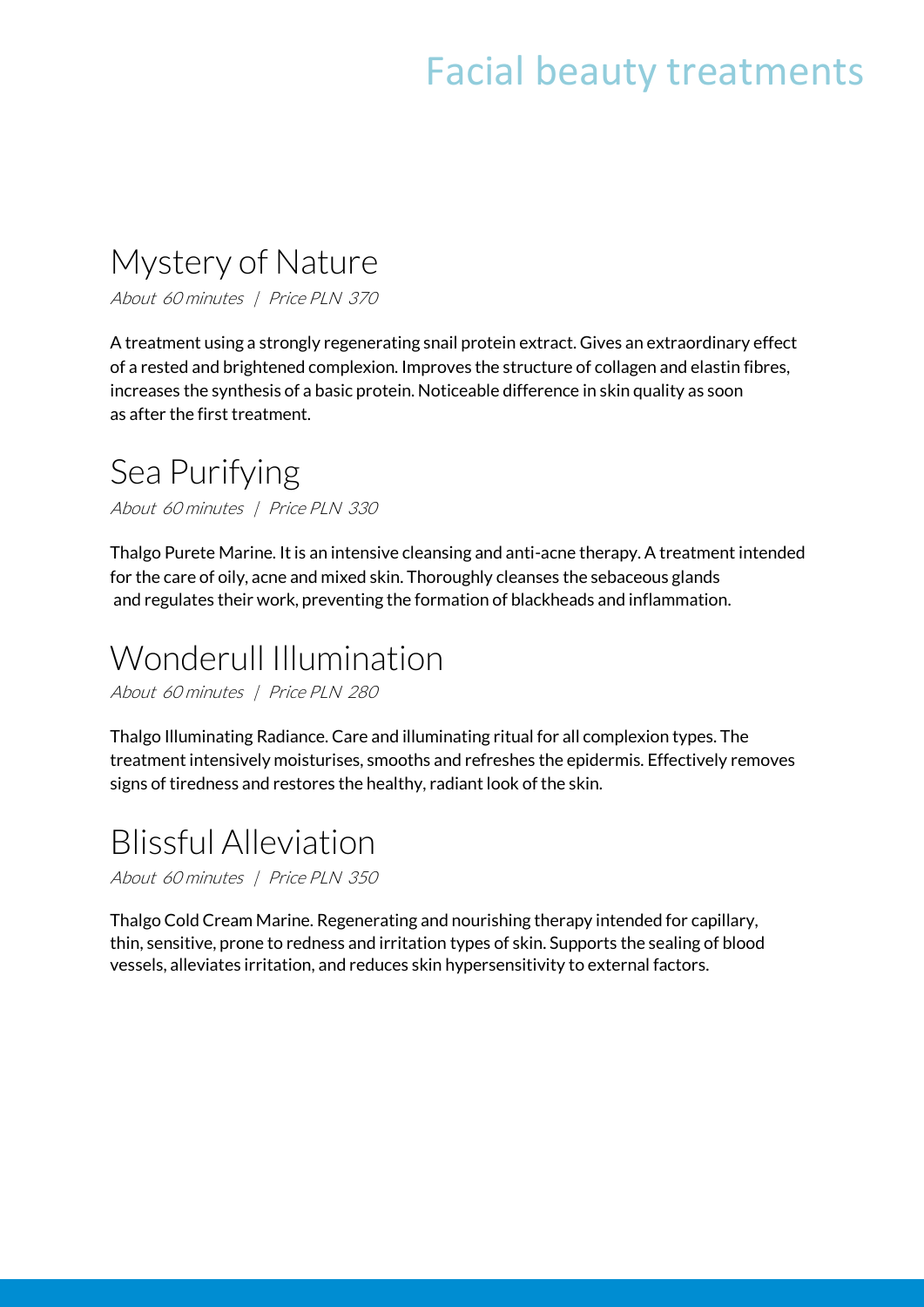# Facial beauty treatments

#### Intensive Hydration

About 60 minutes | Price PLN 350 zł

Thalgo Absolute Hydration. A deeply moisturising ritual, intended for dehydrated skin types. Taken from the depths of the ocean. The Seve Bleue complex provides the cells with a wealth of marine components: micro-, macroelements, minerals and trace elements. Other active ingredients, including hyaluronic acid, provide long-lasting hydration. In addition, they stimulate the natural process of skin detoxification.

#### Silicium Lifting

About 60 minutes | Price PLN 450

Thalgo Silicium Marine. A luxurious rejuvenating and lifting face ritual for people after 40 years of age. Highly concentrated active ingredients: hyaluronic acid, collagen, sea silicon and red algae and the innovative Derma-Stim massage provide an immediate lifting effect. The treatment shapes the face oval, makes the skin more elastic and tightens it, reduces wrinkles, stimulates the production of collagen and elastin.

#### Secret o Eternal Youth

About 90 minutes | Price PLN 470

Thalgo-Lift is an intensive lifting and anti-ageing ritual that is recommended for people after 45 years of age. The treatment is based on algae hormones that inhibit the destruction of collagen, and also have an intensely nourishing and regenerating effect. A unique massage, developed in cooperation with a plastic surgeon, performed on facial muscles and a mask based on biological cellulose and hyaluronic acid provide the biological lifting effect.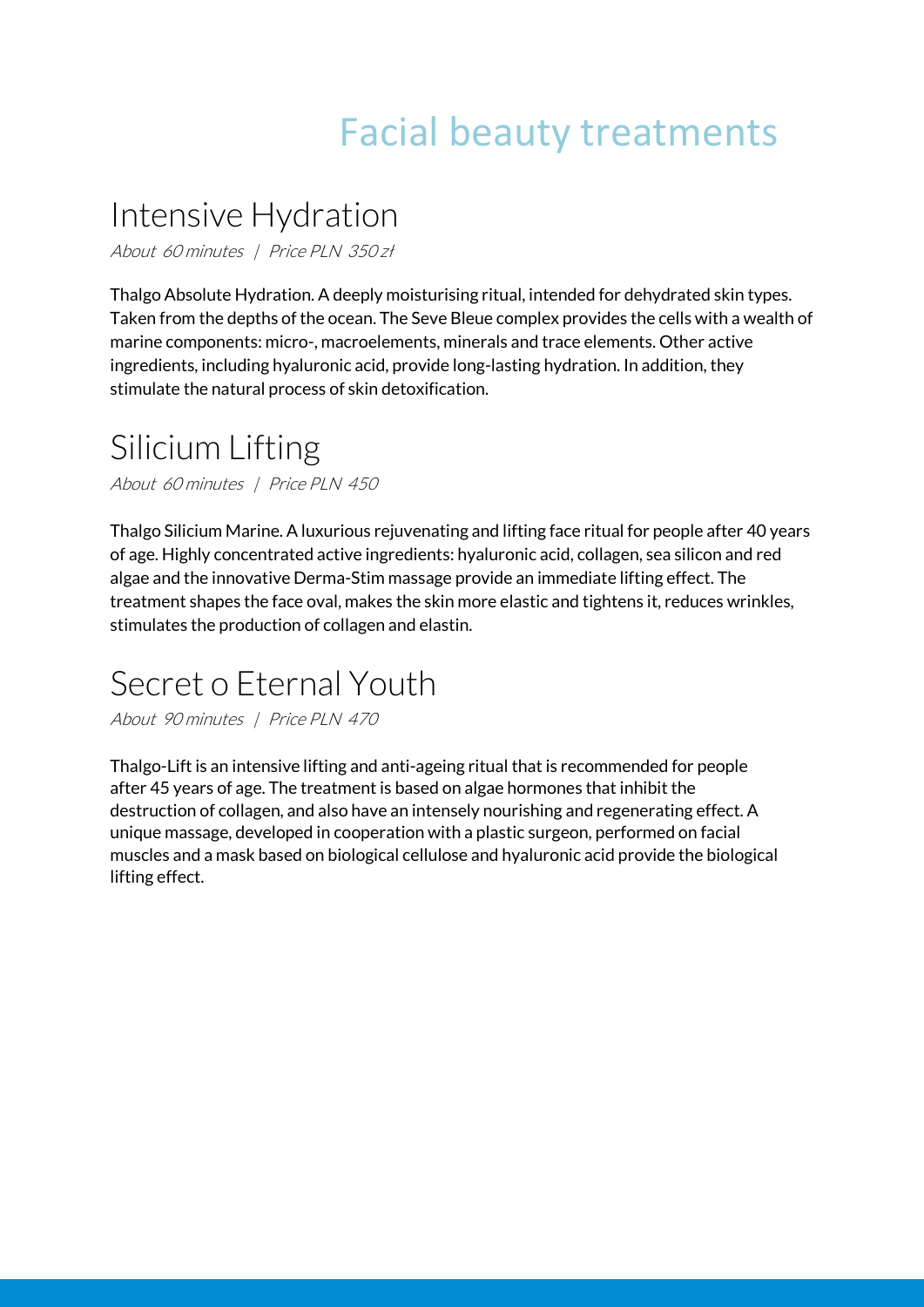# Facial beauty treatments

## Magic o the Look

About 60 minutes | Price PLN 250

Thalgo Eye Expert. This is the solution to problems that affect the delicate skin around the eyes – wrinkles, dark circles, swelling and dryness. The treatment formula based on collagen and hyaluronic acid reduces swelling, smooths the eye area, reduces dark circles and wrinkles, removes signs of fatigue, and illuminates the skin.

# Cavitation Peeling with an Ampoule, a Mask and a Face Massage

About 60 minutes | Price PLN 300

Cavitation peeling thoroughly cleanses the skin, making it smooth and radiant. The ampoule and mask matched to a skin type meet the needs of the skin, and the face massage allows you to relax.

#### Man's Instinct

About 60 minutes | Price PLN 330

Protective anti-ageing ritual for men, which also deeply cleanses the skin and balances the production of sebum. Intended for all age groups and types of skin, also for men with a beard. The HYDRA-OIL BLEND complex, thanks to the natural ingredients of oils, perfectly moisturises and nourishes the skin. In the case of a beard, it allows its discipline and perfect stylisation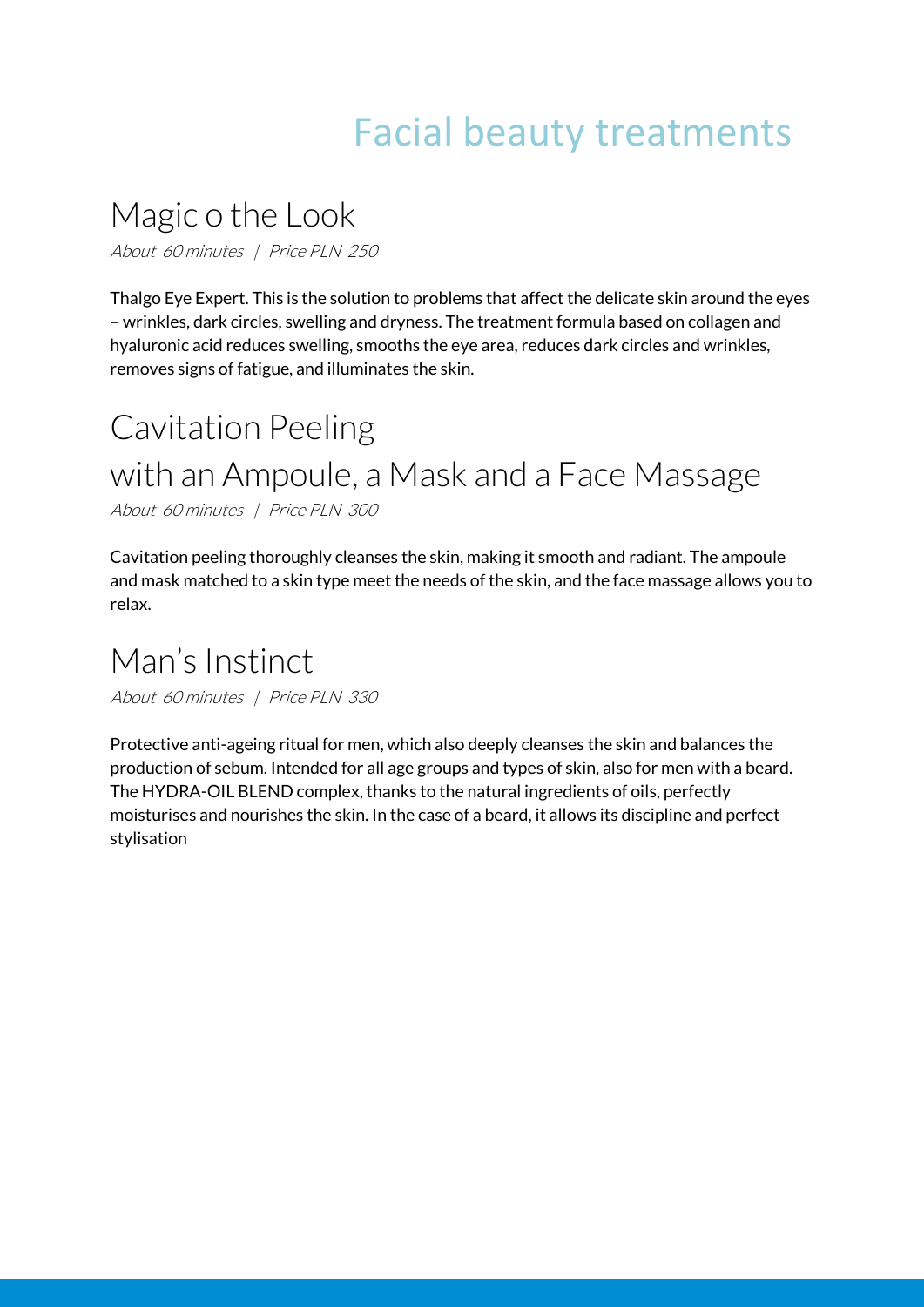# Body treatments

#### Perfect Legs

About 50 minutes | Price PLN 250

Draining and anti-swelling treatment. Delicate perlite-based peeling effectively refreshes the skin and prepares it for the application of active ingredients. Green clay contained in the mask stimulates blood and lymph circulation as well as eliminates toxins that cause swelling, a feeling of heaviness and general discomfort of the legs. The cream effectively moisturises the skin and gently cools, providing a feeling of light, rested legs.

# Secret o Youth

About 75 minutes | Price PLN 340

A regenerating and firming treatment for mature skin. It acts against damage caused by age

and external factors. A creamy scrub gives the skin a younger look. The mask with black clay strongly regenerates, oxygenates and revitalises. The cream applied at the end deeply moisturises and restores proper tension to the skin.

## Gym Efect

About 75 minutes | Price PLN 370

Highly effective modelling and anti-cellulite therapy with peeling, an ampoule stimulating the metabolism, a mask based on yellow clay and cream. A treatment created to fight with all types of cellulite and excessively accumulated fat tissue. It makes skin imperfections less visible, tightens and shapes the body.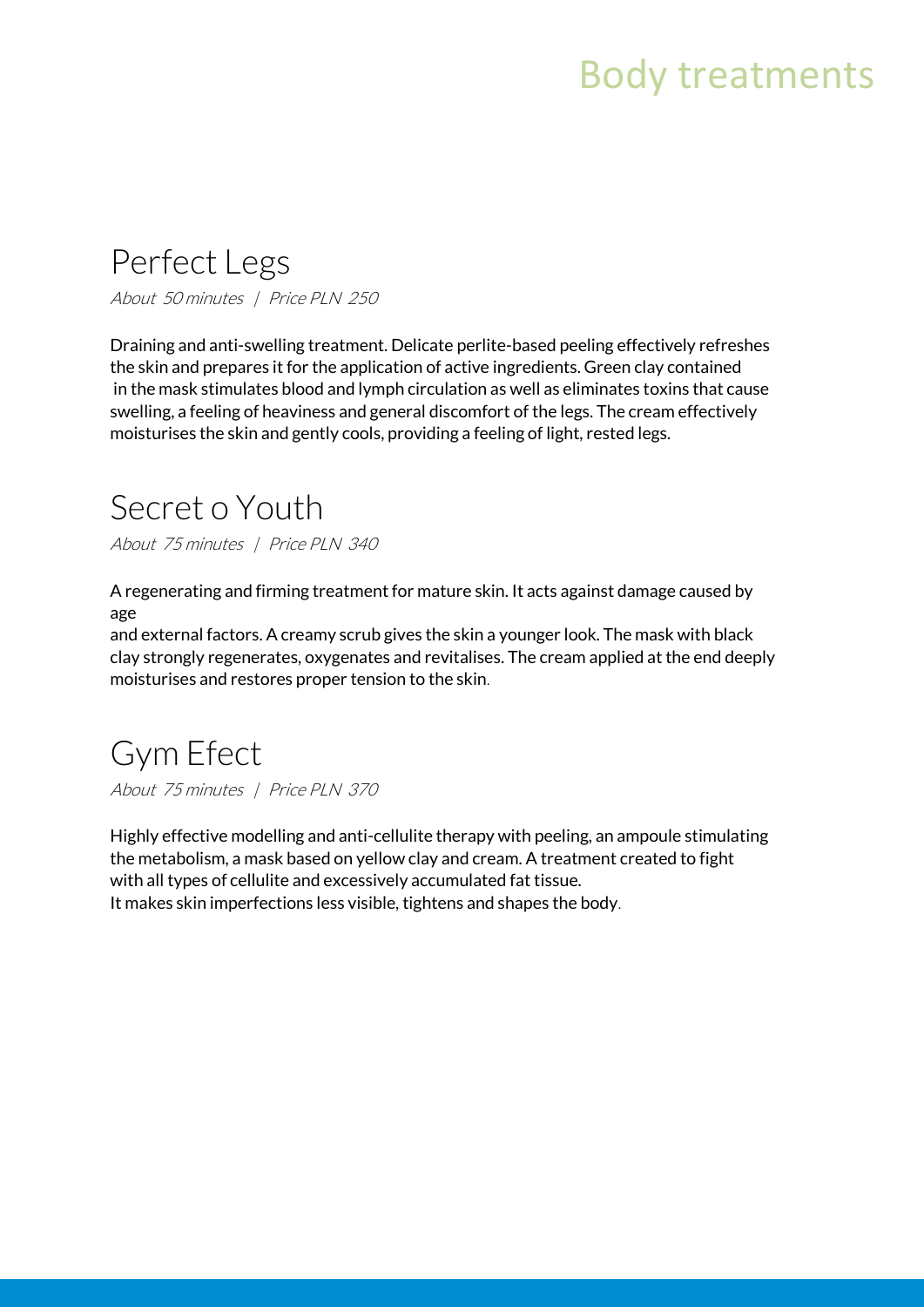# Body treatments

## Feeling of Lightness

About 75 minutes | Price PLN 320

Draining and detoxifying treatment. Creamy peeling effectively refreshes the skin and stimulates circulation. The mask based on green clay strongly stimulates the work of the circulatory

and lymphatic systems, supporting the removal of toxins from the body. The cream that is applied at the end of the treatment moisturises and drains. The treatment leaves a feeling of refreshing coolness and lightness. .

## Complex Feast for the Body

About 80 minutes | Price PLN 410

Multi-directional treatment with peeling, an ampoule stimulating metabolism, a mask and cream application. It allows you to combine masks and creams with different properties to satisfy all the needs of the skin during one treatment. .

## Peeling Combined with a Body Massage

About 50 minutes | Price PLN 280

Aromatic, salt and oil body scrub smooths, moisturises and intensively nourishes the skin, and the nutritional Shea butter combined with the massage leaves it silky and exceptionally delicate..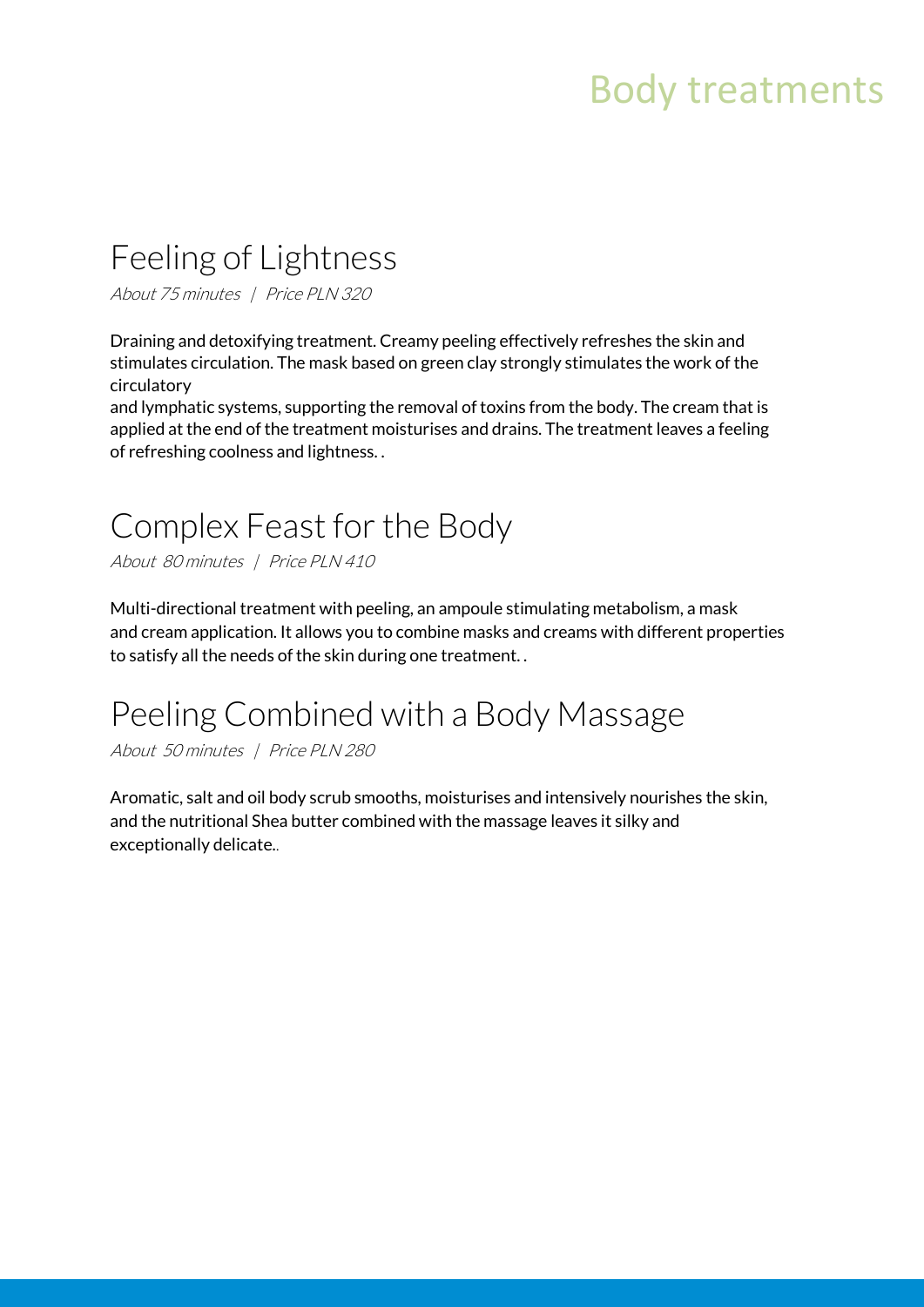# Body scrubs

## Salt Scrub | Chocolate with Orange

About 20 minutes/ Price PLN 180

It improves blood circulation and firms the skin. It also participates in the breakdown of accumulated fat tissue, which contributes to the reduction of cellulite. .

#### Salt Scrub | Mango with Calendula

About 20 minutes/ Price PLN 180

An externally used mango extract cleanses clogged skin pores and helps to get rid of skin blemishes. It deeply moisturises and nourishes the skin. .

# Sugar Scrub | Magnolia

About 20 minutes/ Price PLN 180

Thanks to the content of sweet almond oil and shea butter, it perfectly soothes and moisturises the skin, mantling it with the extremely feminine scent of the magnolia flower. Perfect for dry. .

## Sugar Scrub | Coffee

About 20 minutes/ Price PLN 180

Macadamia oil, coconut oil and shea butter strongly elasticise and smooth the skin. The aroma of freshly ground coffee spurs into action and puts in a perfect mood.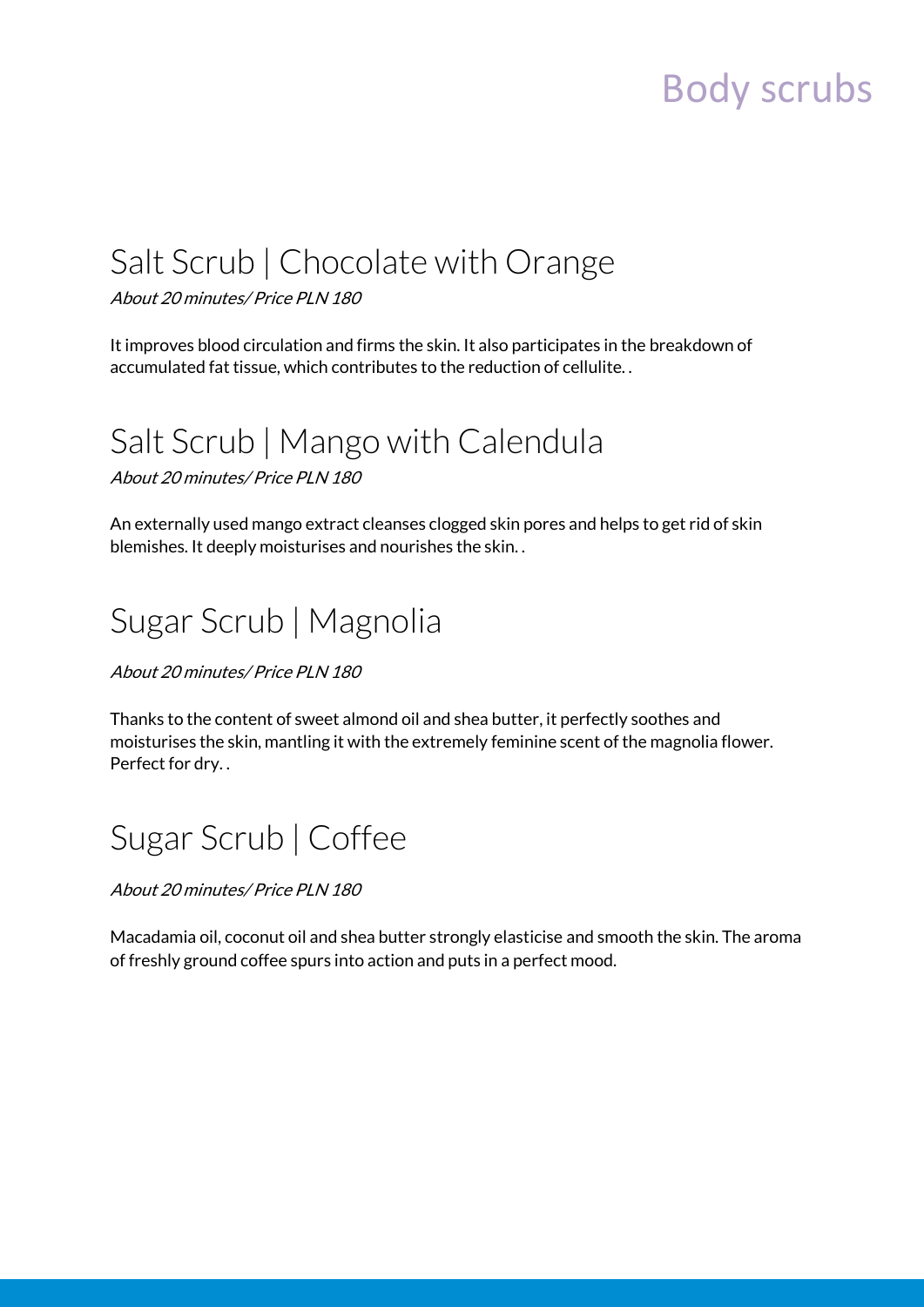# Body care rituals with a massage

#### Indoceane

About 90 minutes/ Price PLN 460

Relaxing ritual. An extraordinary journey to the land of beauty and relaxation that is inspired

by the philosophy of the East. An ideal offer for stressed people.

Oriental scrub perfectly cleanses the skin. Hot, oriental oils release the body and mind from strains. Silky mask regenerates and moisturises the skin.

#### Polynesia

About 90 minutes/ Price PLN 440

Nourishing and relaxing ritual. A sensual journey to the Polynesian Islands. Each of the islands

is the next stage of deep relaxation.

Vanilla peeling from the island of Tahaa provides the skin with silky smoothness. Hot stamps filled with sand from Bora Bora deeply relax. The last stage of the treatment brightens the body like the sun rays on the island of Raiatea..

#### Arctic

About 90 minutes/ Price PLN 440

Regenerating and refreshing ritual inspired by the power of the oceans. Thanks to the combination of the feelings of warmth and a subtle, refreshing coolness, it provides a unique sensory experience.

Incredibly soft, almost fluffy scent notes of preparations used during the treatment recall powder snow, creating the perfect atmosphere for a blissful rest and relaxation.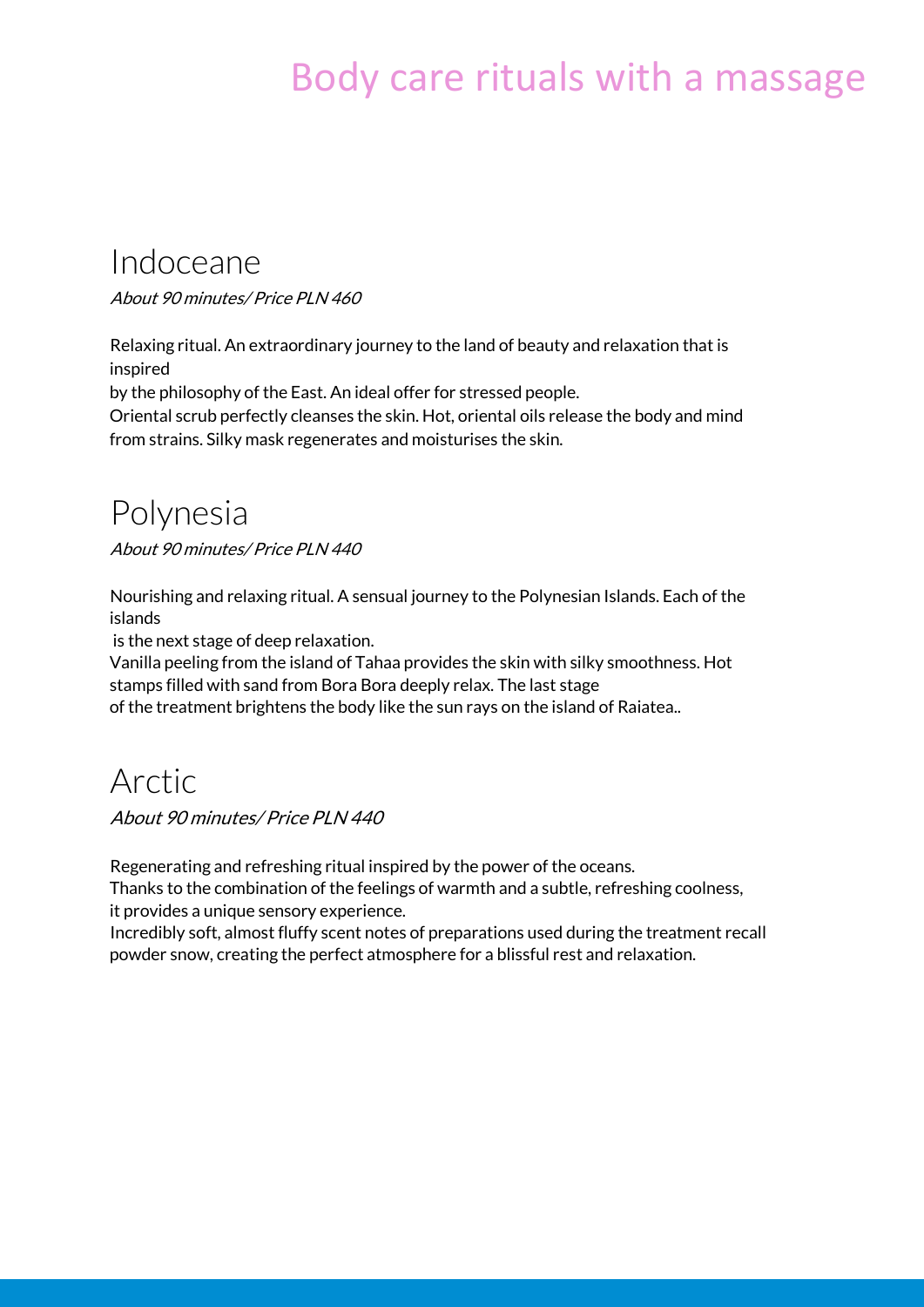# Body care rituals with a massage

#### Atlantic

About 90 minutes/ Price PLN 440

Energising and moisturising ritual inspired by the diversity of beaches of the Atlantic Ocean. The peeling and mask mantle the body with extremely sensual scents of flowers and fruits. Mountain crystals restore the harmonious flow of energy in the body and deepen the feeling of relaxation..

#### Soothing Mantling

About 75 minutes/ Price PLN 390

Thalgo Cold Cream Marine Ritual. A soothing and highly moisturising treatment for dry and sensitive skin. It soothes the feeling of tension and restores the proper lipid level to the skin.

The marine nutrients and the soothing complex eliminate the feeling of discomfort, making the skin soft, firm, and velvety smooth again.

#### Gifts of the Seas

About 75 minutes/ Price PLN 400

Thalgo Marine Prelude ritual. Detoxifying and remineralising treatment.

An exclusive peeling with sea salt in combination with a Dead Sea mud wrap effectively removes toxins. It speeds up the metabolism, which leads to the reduction of cellulite and fat tissue.

It improves the firmness and elasticity of the skin, adding to its vitality.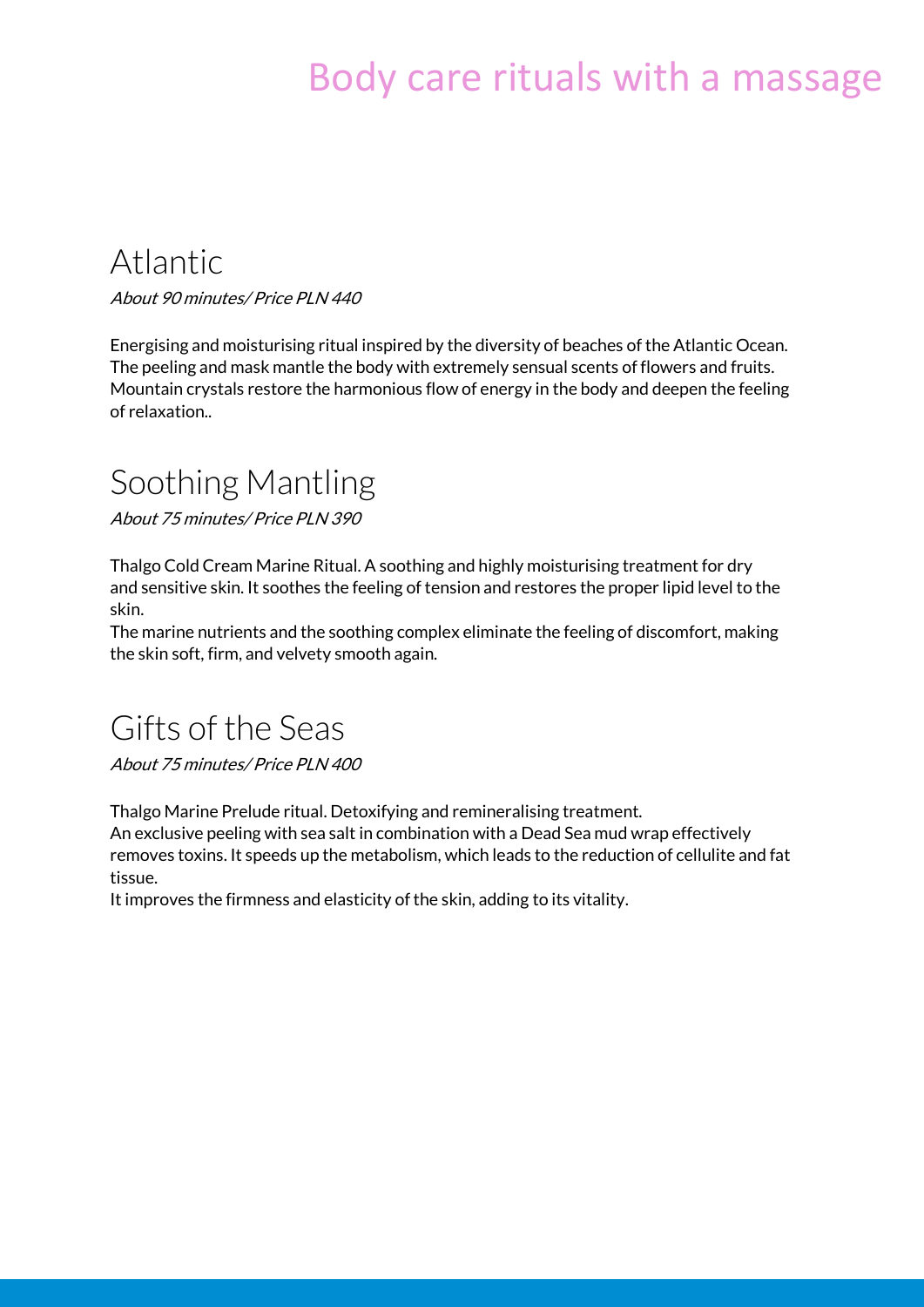# Classic Massages

#### Basic Classic Massage Partial or Whole Body

25 minutes | Price PLN 170 50 minutes | Price PLN 250

A classic massage that has a vast range of applications. It relaxes muscles, has a beneficial effect on many vital functions and regenerates the body. It reduces tension, acts as an analgesic and relaxes. While being performed using a mild oil, it can cover the whole body (50 minutes) or its part – back, legs or hands (25 minutes).

#### Shea Butter Massage

50 minutes | Price PLN 260 zł

.

A nourishing, luxurious massage using warm shea butter. Performed with the use of classic massage techniques. It leaves deeply moisturised and velvety soft skin.

#### Hot Candle Wax Massage

25 minutes | Price PLN 170 50 minutes | Price PLN 250

It combines classic Swedish massage techniques with the care properties of the candle based

on a mixture of shea butter and avocado oil. Warm, aromatic wax provides a wealth of vitamins and nutrients. Also, it enhances the feeling of relaxation.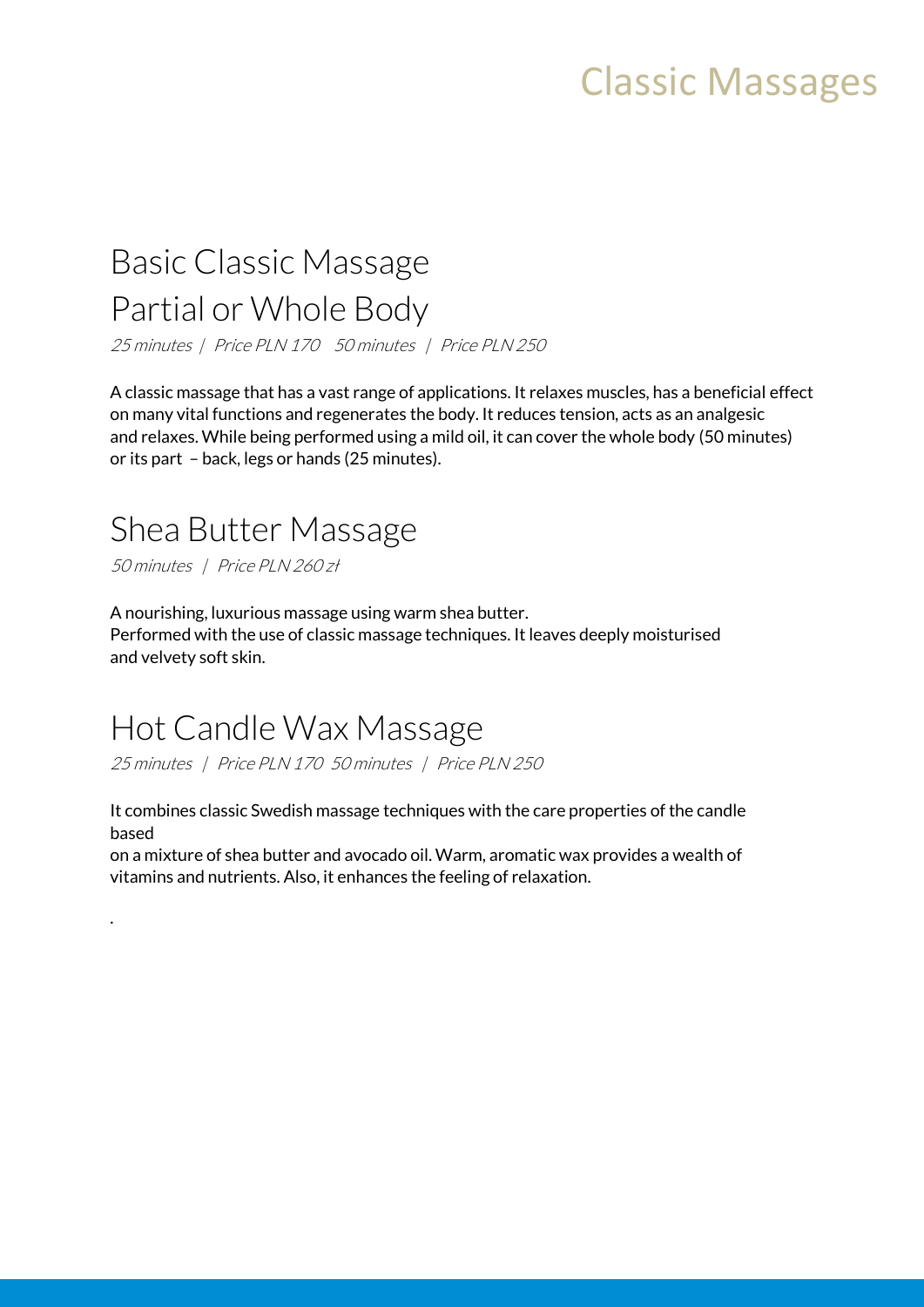# Classic Massages

## Relaxing with Aromatherapy

25 minutes | Price PLN 170 50 minutes | Price PLN 250

Sensual massage with the use of relaxing aromatic oils. Delicate, calm massage movements perfectly relax the tensed body. It can be performed all over the body (50 minutes massage) or partially – on the back (25 minutes massage).

#### Facial Massage

20 minutes | Price PLN 130, and together with another massage or body treatment: PLN 90

Moisturising massage of the face, the neck and the cleavage. It prevents the formation of wrinkles and reduces existing ones. It oxygenates, nourishes and stimulates skin regeneration; perfectly relaxes.

# Healing massages

#### Hot stones massage

50 minut es | Price PLN 280

Deeply heats, accelerates blood circulation, relaxes and has a strong regenerating effect. The treatment is recommended both to stressed people, with increased muscle tension, as well as those suffering from rheumatic, muscular and joint ailments.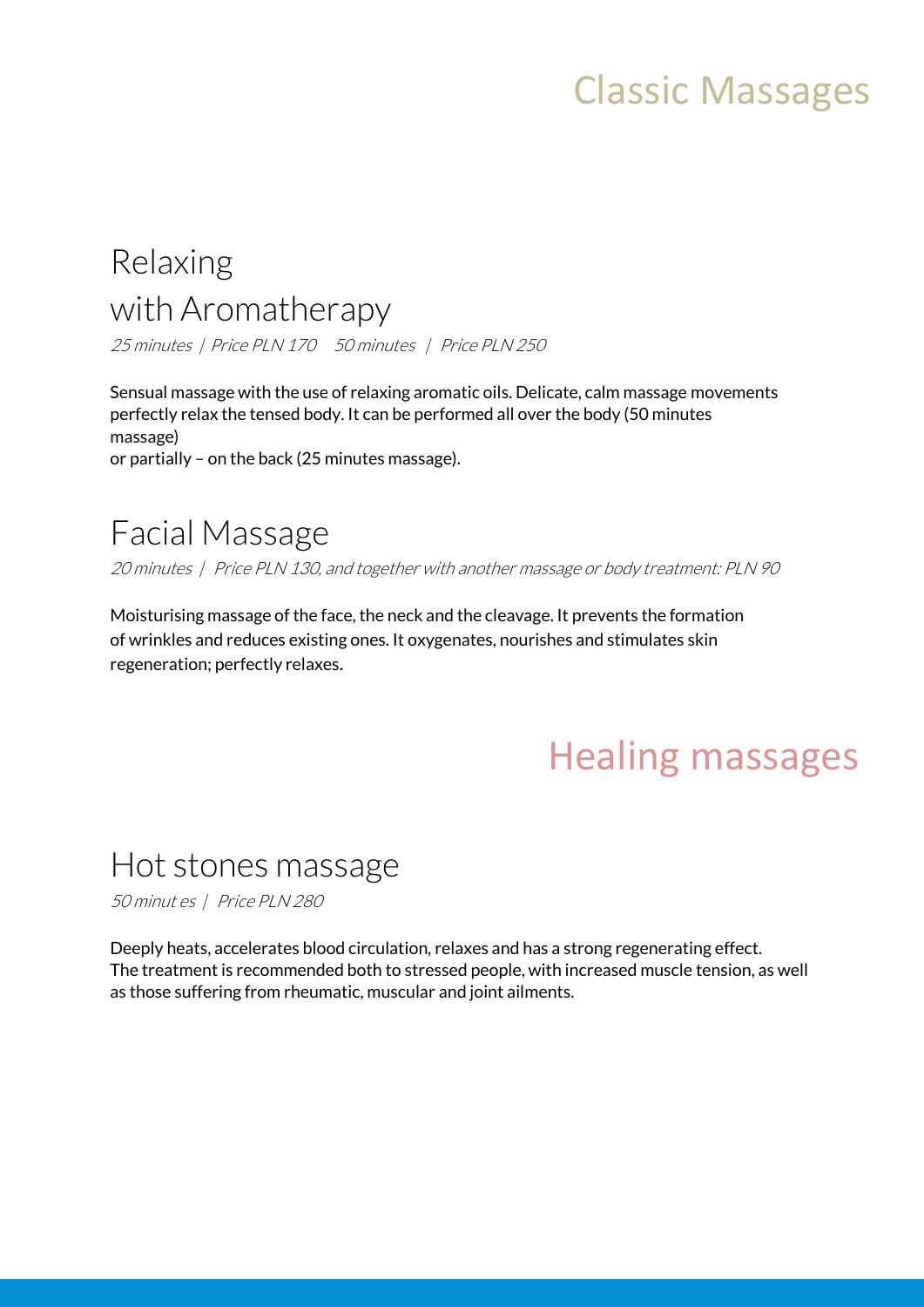# Healing Massages

#### Chinese Cupping (Bubble ) Massage

50 minutes | Price PLN 260

This kind of massage has a wide healing and cosmetic application. It relaxes and brings relief

to excessively strained muscles. Strongly drains and supports the removal of toxins from the body. Intensively stimulates the subcutaneous tissue, reduces cellulite, firms, and models the body.

#### Head and Neck Massage

20 minutes | Price PLN 170

An ideal offer for people who spend long hours in a sitting position. It reduces the tension of the neck muscles and shoulder girdle, relieves headaches. Anti-stress effect.

#### Feet Massage

30 minutes | Price PLN 170

It relaxes the overloaded muscles and improves the circulation of the feet and the calves. Eliminates the feeling of tired, sluggish legs. Thanks to the numerous reflex points found on the feet, it has a healing effect on the whole body.

#### Lymphatic Drainage

#### 25 minutes | Price PLN 200 50 minutes | Price PLN 300

Healing massage of the entire body or its part, aimed at improving lymph circulation. It reduces swelling and lymphatic exudates. It is also used in body cosmetics, including in combating cellulite, supporting the slimming process and cleansing the body of toxins.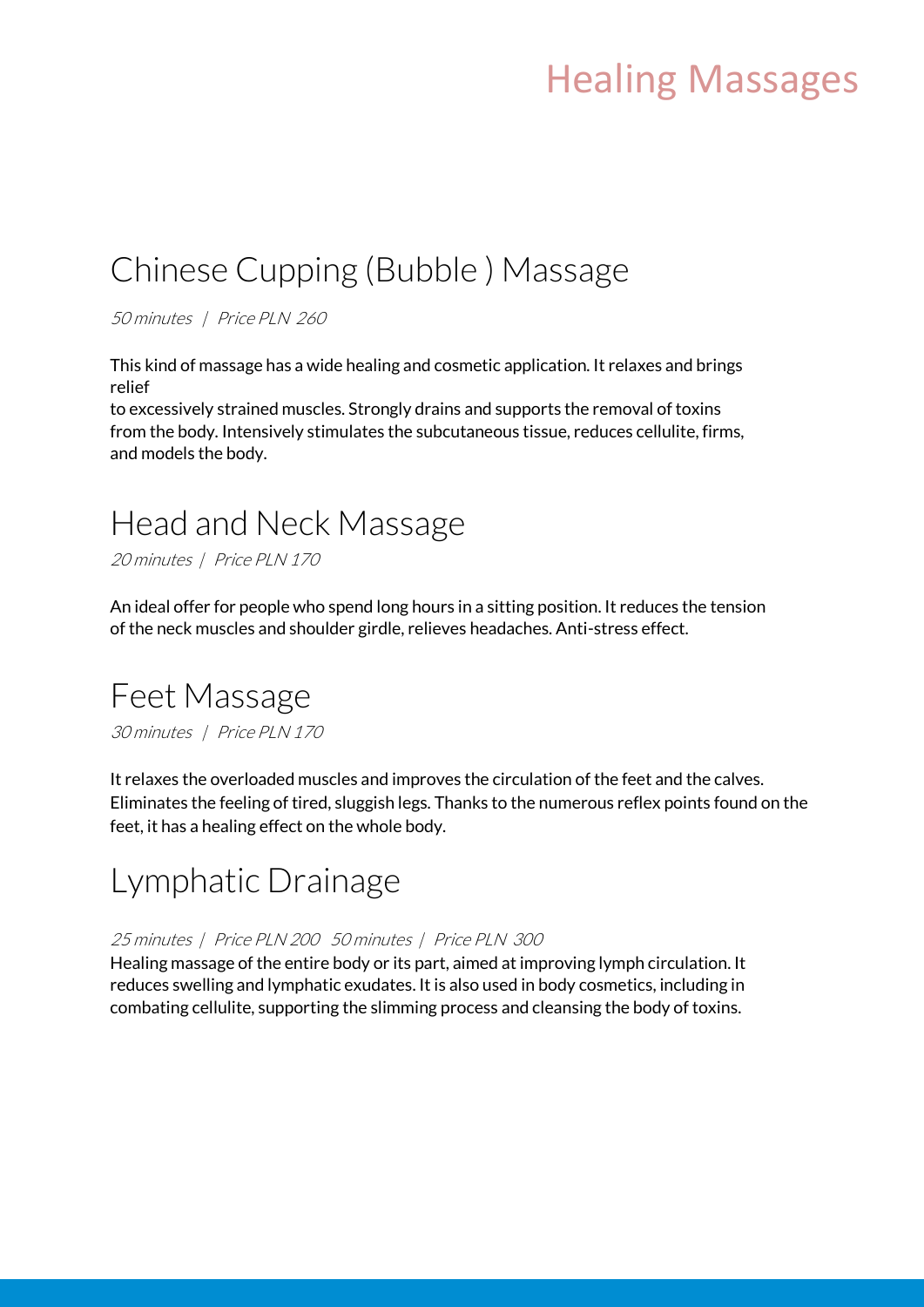# **Kids'SPA**

#### At Natura Moran\*\*\*\* SPA, we do not forget about the youngest.

With them in mind, we have prepared the Kid's SPA ofer, where you will find proposals for gentle treatments for teenagers and younger children. A joint visit at the SPA will be a perfect varaiety to your rest and a perfect idea for an interesting and unorgettable time together with the child.

The treatments from the Kid;s SPA offer can be used by children over 5 years o age. Treatments and massages take place in the presence of a parent or adult guardian o the child..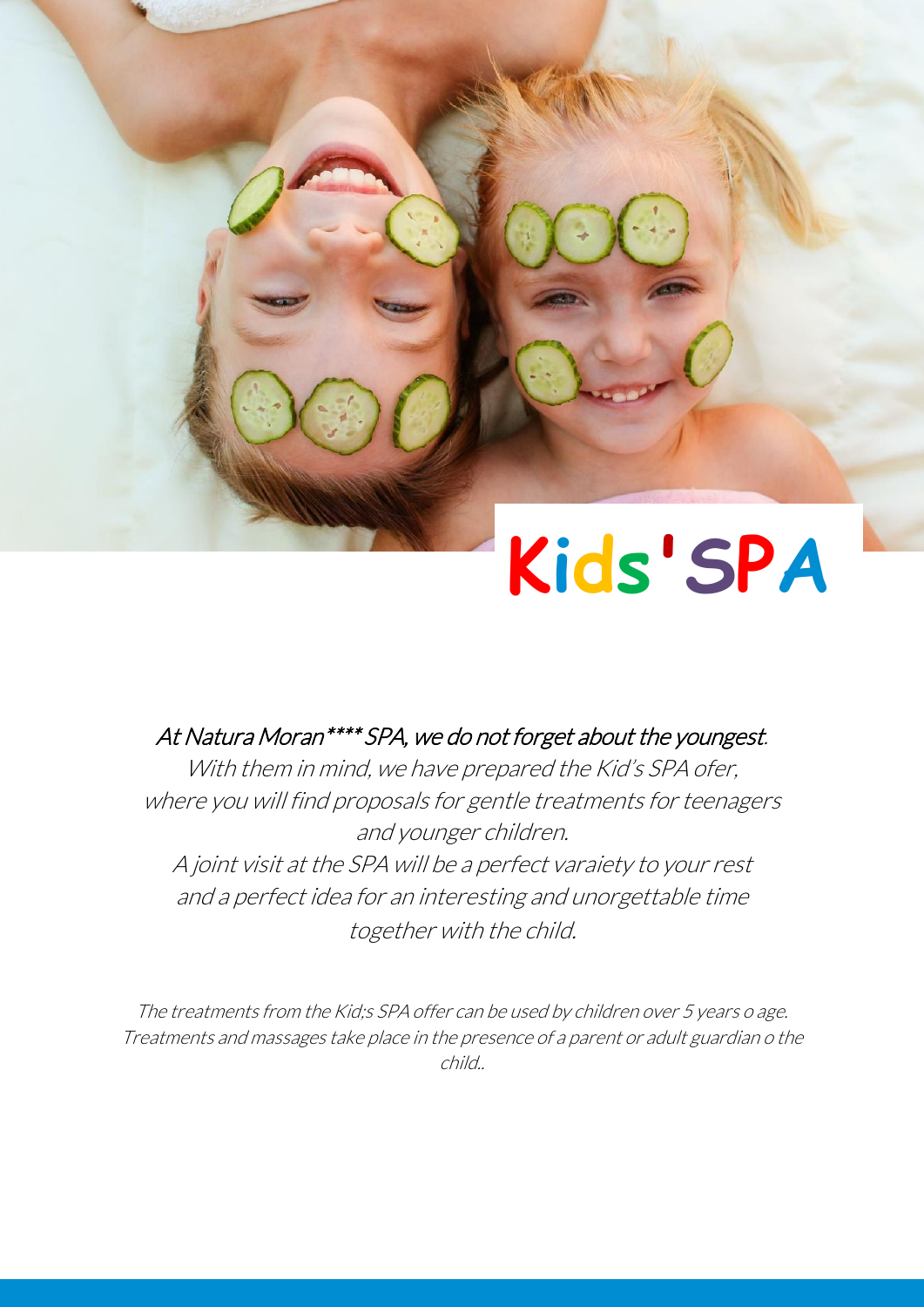# **Kids'SPA**

# **Chocolate Dizziness**

About 25 minutes/ Price PLN 150

A gentle, 25minutes relaxing massage performer with a warm chocolate. The perfect aroma of chocolate floating in the air has a great influence on the child's well-being.

# **Fruit Fun**

About 25 minutes/ Price PLN 140

Moisturising body massage based on cream or butter with a fruity fragrance. The subtle fragrance accompanying a gentle massage perfectly relaxes and moisturizes the skin.

# **Blooming Garden**

#### About 25 minutes/ Price PLN 150

Mild, fragrant body peeling based on shea butter and sugar. A gentle massage in combination with peeling particles relaxes, refreshes and moisturizes the skin, enveloping it for a long ime with the sweet aroma of magnolia flower.

Recommended for children from 10 years of age.

## **Teenagers Dream**

#### About 25 minutes/ Price PLN 150

A care facial treatment tailored to the needs of young and problematic skin. It restores the skin's healty, matte appearance and improves its functioning. Recommended for children from 10 years of age.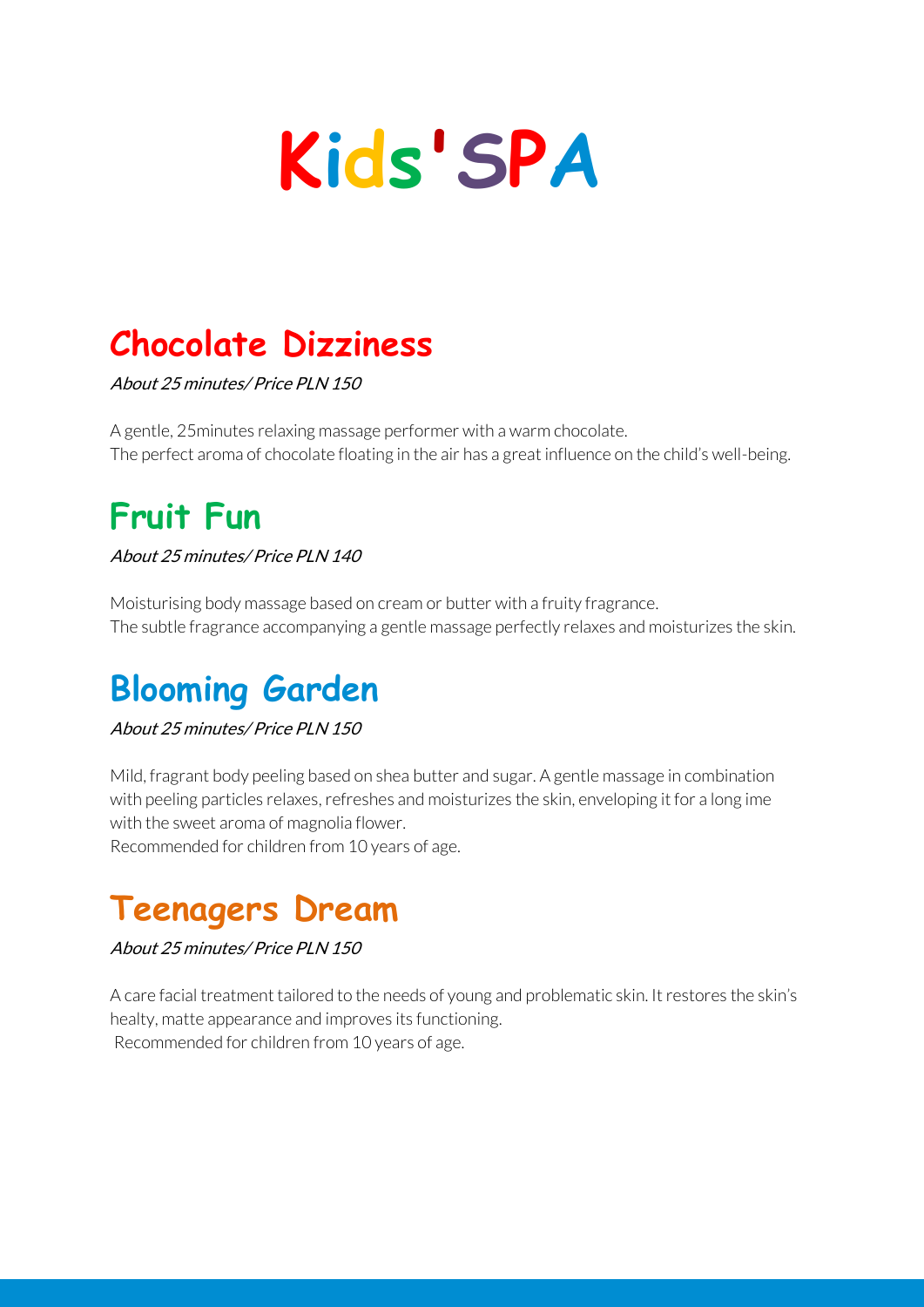#### Natura Moran SPA Regulations

- 1. Booking and using a treatment constitutes your acceptance of these regulations.
- 2. Booking treatments in advance guarantees the possibility of choosing a date convenient for you.
- 3. The qualified SPA personnel gives all information on the offer and advises in choosing treatments.
- 4. People that are not the guests of the Hotel Moran \*\*\*\* SPA who are willing to book treatments have to pay a deposit amounting to 50% of the chosen treatment price.
- 5. Arriving at the SPA reception no later than 5 minutes before the planned treatment date guarantees that the treatment will be carried out within its maximum duration.
- 6. Late arrival for the booked treatment results in shortening it by the delay time at its beginning – without reducing the treatment cost.
- 7. You have to go to the SPA wearing the bathrobe that you can find in your hotel room.
- 8. In the case of people not accommodated at the hotel, the SPA reception gives the bathrobe and all the needed information on preparation for the treatment.
- 9. You have to arrive at the SPA without any jewellery and valuable items. Otherwise, you will be asked to take off the jewellery before the treatment. The SPA is not responsible for the jewellery left in the treatment room.
- 10. The SPA is a silence zone. Loud talks preventing the others from resting and calming down are forbidden.
- 11. For the sake of your relaxation, it is also forbidden to bring mobile phones and other electronic devices for treatments. If you bring the devices as mentioned above, you need to switch them to aeroplane mode or turn them off before entering the SPA.
- 12. In case of unacceptable behaviour, the therapist may stop the treatment and ask to leave the treatment room without refunding/reducing the treatment price.
- 13. We do understand the plans may change, that is why you can cancel the treatment without any charges no later than 2 hours before its planned beginning. Failing to cancel within the time as mentioned above or no-show constitutes the acceptance of paying 100% of the booked treatment price.
- 14. In the case of group bookings, no-cost cancellation of the treatment is possible no later than 24 hours before its planned beginning.
- 15. Outside the opening hours of the SPA, you should report cancelling the treatment at the Hotel Reception.
- 16. The fee for treatments is added to the hotel bill of the Guest.
- 17. People not accommodated at the Hotel Moran \*\*\*\* SPA have to pay for the booked treatment right before the treatment at the Hotel Reception.
- 18. You have report all the reservations on the performed treatment during its duration. After the treatment, complaints will not be considered.